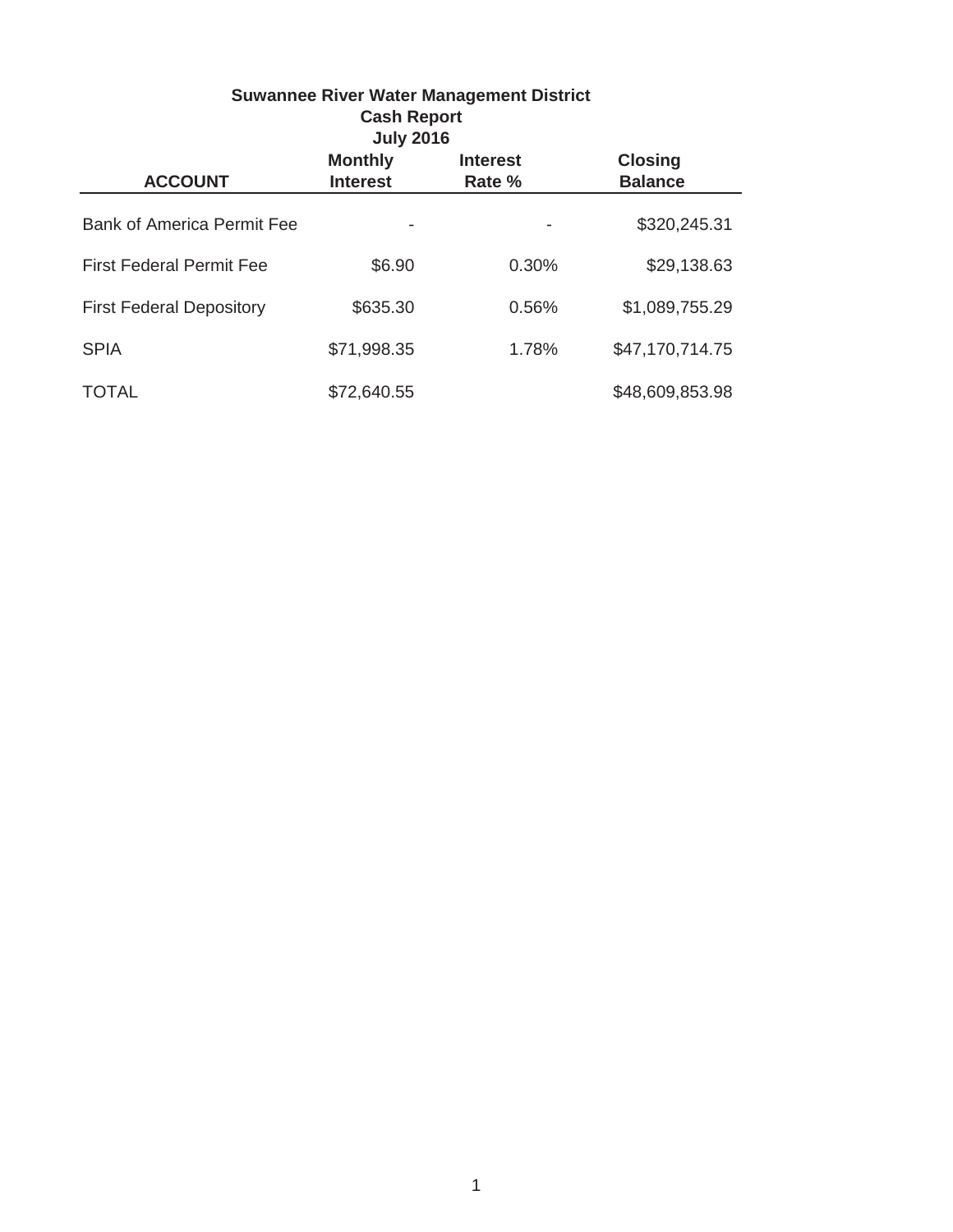#### **Suwannee River Water Management District Statement of Sources and Uses of Funds For the Month ending July 31, 2016 (Unaudited)**

|                            |                  | <b>Actuals</b> | <b>Variance</b> |                     |
|----------------------------|------------------|----------------|-----------------|---------------------|
|                            | <b>Current</b>   | <b>Through</b> | (Under)/Over    | <b>Actuals As A</b> |
|                            | <b>Budget</b>    | 7/31/2016      | <b>Budget</b>   | % of Budget         |
| <b>Sources</b>             |                  |                |                 |                     |
| Ad Valorem Property Taxes  | \$5,580,000 \$   | 5,512,984      | (67,016)<br>S   | 99%                 |
| Intergovernmental Revenues | $$22,043,352$ \$ | 14,407,765     | (7,635,586)     | 65%                 |
| Interest on Invested Funds | $$300,000$ \$    | 552,622        | 252,622         | 184%                |
| License and Permit Fees    | $$135,000$ \$    | 137.781        | 2.781           | 102%                |
| Other                      | \$405,600 \$     | 983.122        | 577.522         | 242%                |
| <b>Fund Balance</b>        | $$16,830,718$ \$ |                | (16,830,718)    | $0\%$               |
| <b>Total Sources</b>       | $$45,294,670$ \$ | 21,594,274     | (23,700,396)    | 48%                 |

|                                              | <b>Current</b>  |                     |   |                     |   | <b>Available</b> |           |            |
|----------------------------------------------|-----------------|---------------------|---|---------------------|---|------------------|-----------|------------|
|                                              | <b>Budget</b>   | <b>Expenditures</b> |   | <b>Encumbrances</b> |   | <b>Budget</b>    | %Expended | %Obligated |
| <b>Uses</b>                                  |                 |                     |   |                     |   |                  |           |            |
| Water Resources Planning and Monitoring      | \$9,766,226 \$  | 4.283.347           | S | 96.100              | S | 5.386.779        | 44%       | 45%        |
| Acquisition, Restoration and Public Works    | \$29,824,383    | 10,466,594          |   | 41.728              |   | 19,316,061       | 35%       | 35%        |
| Operation and Maintenance of Lands and Works | \$2,633,661     | 1,636,410           |   | 7,869               |   | 989,382          | 62%       | 62%        |
| Regulation                                   | \$1,319,102     | 961.980             |   | 4,632               |   | 352,490          | 73%       | 73%        |
| Outreach                                     | \$245,482       | 156.298             |   |                     |   | 89.184           | 64%       | 64%        |
| Management and Administration                | \$1,505,816     | 1.142.580           |   | 28.490              |   | 334.745          | 76%       | 78%        |
| <b>Total Uses</b>                            | \$45,294,670 \$ | 18.647.209          |   | 178.819             |   | \$26,468,642     | 41%       | 42%        |

 $1$  Encumbrances represent unexpended balances of open purchase orders and contracts.

 $2$  Represents the sum of expenditures and encumbrances as a percentage of the available budget.

This financial statement is prepared as of July 31, 2016 and covers the interim period since the most recent audited financial statements.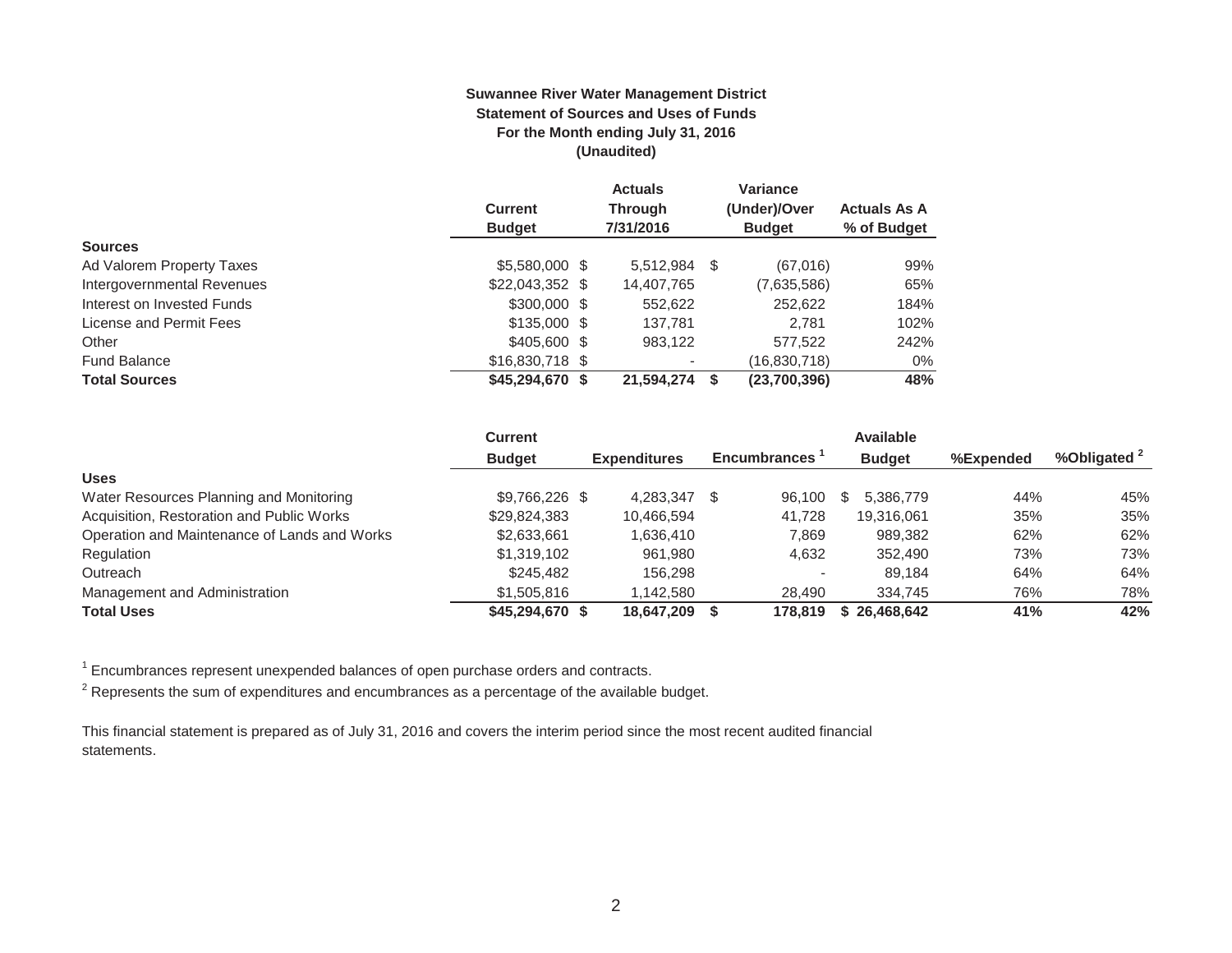|  |  |  |  | <b>July 31, 2016</b> |  |
|--|--|--|--|----------------------|--|
|--|--|--|--|----------------------|--|

| <b>Recap of All Funds</b>            | $Y-T-D$<br><b>ACTUAL</b> | <b>ENCUM.</b> | <b>ANNUAL</b><br><b>BUDGET</b> |
|--------------------------------------|--------------------------|---------------|--------------------------------|
| <b>REVENUES</b>                      |                          |               |                                |
| <b>TOTAL REVENUES</b>                | 21,594,273.77            | 0.00          | 45,294,670.00                  |
| <b>EXPENSES</b>                      |                          |               |                                |
| <b>TOTAL SALARIES AND BENEFITS</b>   | 3,968,519.48             | 0.00          | 5,875,056.00                   |
| <b>TOTAL OTHER PERSONAL SERVICES</b> | 9,259,306.58             | 49,745.87     | 26,103,859.00                  |
| <b>TOTAL OPERATING EXPENSES</b>      | 1,042,261.77             | 87,619.55     | 1,778,303.00                   |
| <b>TOTAL CAPITAL OUTLAY</b>          | 240,515.74               | 41,453.40     | 251,750.00                     |
| <b>TOTAL FIXED CAPITAL OUTLAY</b>    | 2,519,167.00             | 0.00          | 3,247,967.00                   |
| <b>TOTAL INTERAGENCY EXPENSES</b>    | 1,617,438.31             | 0.00          | 8,037,735.00                   |
| <b>TOTAL RESERVES</b>                | 0.00                     | 0.00          | 0.00                           |
| <b>TOTAL EXPENSES</b>                | 18,647,208.88            | 178,818.82    | 45,294,670.00                  |
| <b>NET INCOME</b>                    | 2,947,064.89             | (178, 818.82) | 0.00                           |
|                                      | $Y-T-D$                  |               | <b>ANNUAL</b>                  |
| Fund 01: General Fund                | <b>ACTUAL</b>            | <b>ENCUM.</b> | <b>BUDGET</b>                  |
| <b>REVENUES</b>                      |                          |               |                                |
| <b>TOTAL REVENUES</b>                | 4,513,300.30             | 0.00          | 9,569,837.00                   |
| <b>EXPENSES</b>                      |                          |               |                                |
| <b>TOTAL SALARIES AND BENEFITS</b>   | 2,262,249.79             | 0.00          | 3,569,970.00                   |
| <b>TOTAL OTHER PERSONAL SERVICES</b> | 1,068,986.17             | 10,953.97     | 3,673,562.00                   |
| <b>TOTAL OPERATING EXPENSES</b>      | 610,209.31               | 84,155.15     | 1,261,744.00                   |
| <b>TOTAL CAPITAL OUTLAY</b>          | 165,522.74               | 41,453.40     | 161,000.00                     |
| <b>TOTAL FIXED CAPITAL OUTLAY</b>    | 0.00                     | 0.00          | 200,000.00                     |
| <b>TOTAL INTERAGENCY EXPENSES</b>    | 447,615.25               | 0.00          | 703,561.00                     |
| <b>TOTAL RESERVES</b>                | 0.00                     | 0.00          | 0.00                           |
| <b>TOTAL EXPENSES</b>                | 4,554,583.26             | 136,562.52    | 9,569,837.00                   |
| <b>NET INCOME</b>                    | (41, 282.96)             | (136, 562.52) | 0.00                           |

\*Actual fund transfers to Fund 08 and Fund 13 as approved by Original Budget in preparation of fiscal year end

|                                      | $Y-T-D$       |               | <b>ANNUAL</b> |
|--------------------------------------|---------------|---------------|---------------|
| Fund 2: Emergency Management         | <b>ACTUAL</b> | <b>ENCUM.</b> | <b>BUDGET</b> |
| <b>REVENUES</b>                      |               |               |               |
| <b>TOTAL REVENUES</b>                | 0.00          | 0.00          | 0.00          |
| <b>EXPENSES</b>                      |               |               |               |
| <b>TOTAL SALARIES AND BENEFITS</b>   | 21,599.85     | 0.00          | 0.00          |
| <b>TOTAL OTHER PERSONAL SERVICES</b> | 0.00          | 0.00          | 0.00          |
| <b>TOTAL OPERATING EXPENSES</b>      | 0.00          | 0.00          | 0.00          |
| <b>TOTAL CAPITAL OUTLAY</b>          | 0.00          | 0.00          | 0.00          |
| <b>TOTAL FIXED CAPITAL OUTLAY</b>    | 0.00          | 0.00          | 0.00          |
| <b>TOTAL INTERAGENCY EXPENSES</b>    | 0.00          | 0.00          | 0.00          |
| <b>TOTAL RESERVES</b>                | 0.00          | 0.00          | 0.00          |
| <b>TOTAL EXPENSES</b>                | 21,599.85     | 0.00          | 0.00          |
| <b>NET INCOME</b>                    | (21,599.85)   | 0.00          | 0.00          |

*\*Expenditures as a result of TS Colin; Covered by General Fund District Revenues at fiscal year end*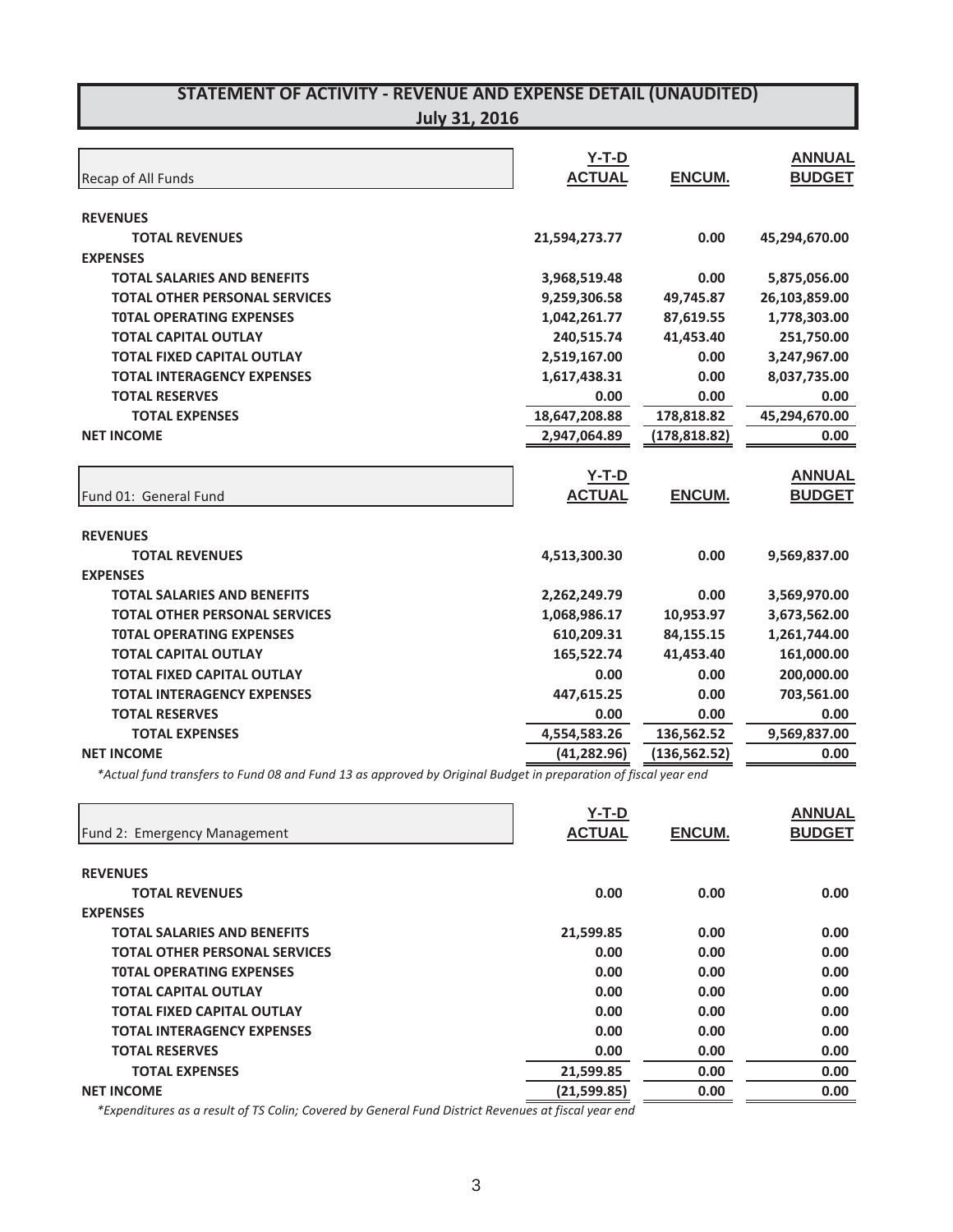| <b>July 31, 2016</b> |
|----------------------|
|----------------------|

|                                        | <u>Y-T-D</u>  |               | <b>ANNUAL</b> |
|----------------------------------------|---------------|---------------|---------------|
| Fund 04: Ichetucknee Springs           | <b>ACTUAL</b> | ENCUM.        | <b>BUDGET</b> |
| <b>REVENUES</b>                        |               |               |               |
| <b>TOTAL REVENUES</b>                  | 3,706,825.50  | 0.00          | 4,733,889.00  |
| <b>EXPENSES</b>                        |               |               |               |
| <b>TOTAL SALARIES AND BENEFITS</b>     | 0.00          | 0.00          | 0.00          |
| <b>TOTAL OTHER PERSONAL SERVICES</b>   | 3,706,825.50  | 0.00          | 4,733,889.00  |
| <b>TOTAL OPERATING EXPENSES</b>        | 0.00          | 0.00          | 0.00          |
| <b>TOTAL CAPITAL OUTLAY</b>            | 0.00          | 0.00          | 0.00          |
| <b>TOTAL FIXED CAPITAL OUTLAY</b>      | 0.00          | 0.00          | 0.00          |
| <b>TOTAL INTERAGENCY EXPENSES</b>      | 0.00          | 0.00          | 0.00          |
| <b>TOTAL RESERVES</b>                  | 0.00          | 0.00          | 0.00          |
| <b>TOTAL EXPENSES</b>                  | 3,706,825.50  | 0.00          | 4,733,889.00  |
| <b>NET INCOME</b>                      | 0.00          | 0.00          | 0.00          |
|                                        | <u>Y-T-D</u>  |               | <b>ANNUAL</b> |
| Fund 05: Middle Suwannee               | <b>ACTUAL</b> | <b>ENCUM.</b> | <b>BUDGET</b> |
| <b>REVENUES</b>                        |               |               |               |
| <b>TOTAL REVENUES</b>                  | 272,521.25    | 0.00          | 996,000.00    |
| <b>EXPENSES</b>                        |               |               |               |
| TOTAL SALARIES AND BENEFITS            | 0.00          | 0.00          | 0.00          |
| <b>TOTAL OTHER PERSONAL SERVICES</b>   | 196,837.09    | 37,804.40     | 996,000.00    |
| <b>TOTAL OPERATING EXPENSES</b>        | 75,684.16     | 0.00          | 0.00          |
| <b>TOTAL CAPITAL OUTLAY</b>            | 0.00          | 0.00          | 0.00          |
| <b>TOTAL FIXED CAPITAL OUTLAY</b>      | 0.00          | 0.00          | 0.00          |
| <b>TOTAL INTERAGENCY EXPENSES</b>      | 0.00          | 0.00          | 0.00          |
| <b>TOTAL RESERVES</b>                  | 0.00          | 0.00          | 0.00          |
| <b>TOTAL EXPENSES</b>                  | 272,521.25    | 37,804.40     | 996,000.00    |
| <b>NET INCOME</b>                      | 0.00          | (37,804.40)   | 0.00          |
|                                        | $Y-T-D$       |               | <b>ANNUAL</b> |
| Fund 06: Springs Appropriation 2014-15 | <b>ACTUAL</b> | <b>ENCUM.</b> | <b>BUDGET</b> |
| <b>REVENUES</b>                        |               |               |               |
| <b>TOTAL REVENUES</b>                  | 1,425,561.50  | 0.00          | 10,129,374.00 |
| <b>EXPENSES</b>                        |               |               |               |
| <b>TOTAL SALARIES AND BENEFITS</b>     | 6,719.33      | 0.00          | 71,374.00     |
| <b>TOTAL OTHER PERSONAL SERVICES</b>   | 2,012,711.30  | 0.00          | 7,288,000.00  |
| <b>TOTAL OPERATING EXPENSES</b>        | 0.00          | 0.00          | 0.00          |
| <b>TOTAL CAPITAL OUTLAY</b>            | 0.00          | 0.00          | 0.00          |
| <b>TOTAL FIXED CAPITAL OUTLAY</b>      | 0.00          | 0.00          | 0.00          |
| <b>TOTAL INTERAGENCY EXPENSES</b>      | 77,300.00     | 0.00          | 2,770,000.00  |
| <b>TOTAL RESERVES</b>                  | 0.00          | 0.00          | 0.00          |
| <b>TOTAL EXPENSES</b>                  | 2,096,730.63  | 0.00          | 10,129,374.00 |
| <b>NET INCOME</b>                      | (671, 169.13) | 0.00          | 0.00          |

*\*Excess to be covered by DEP Reimbursement Grant*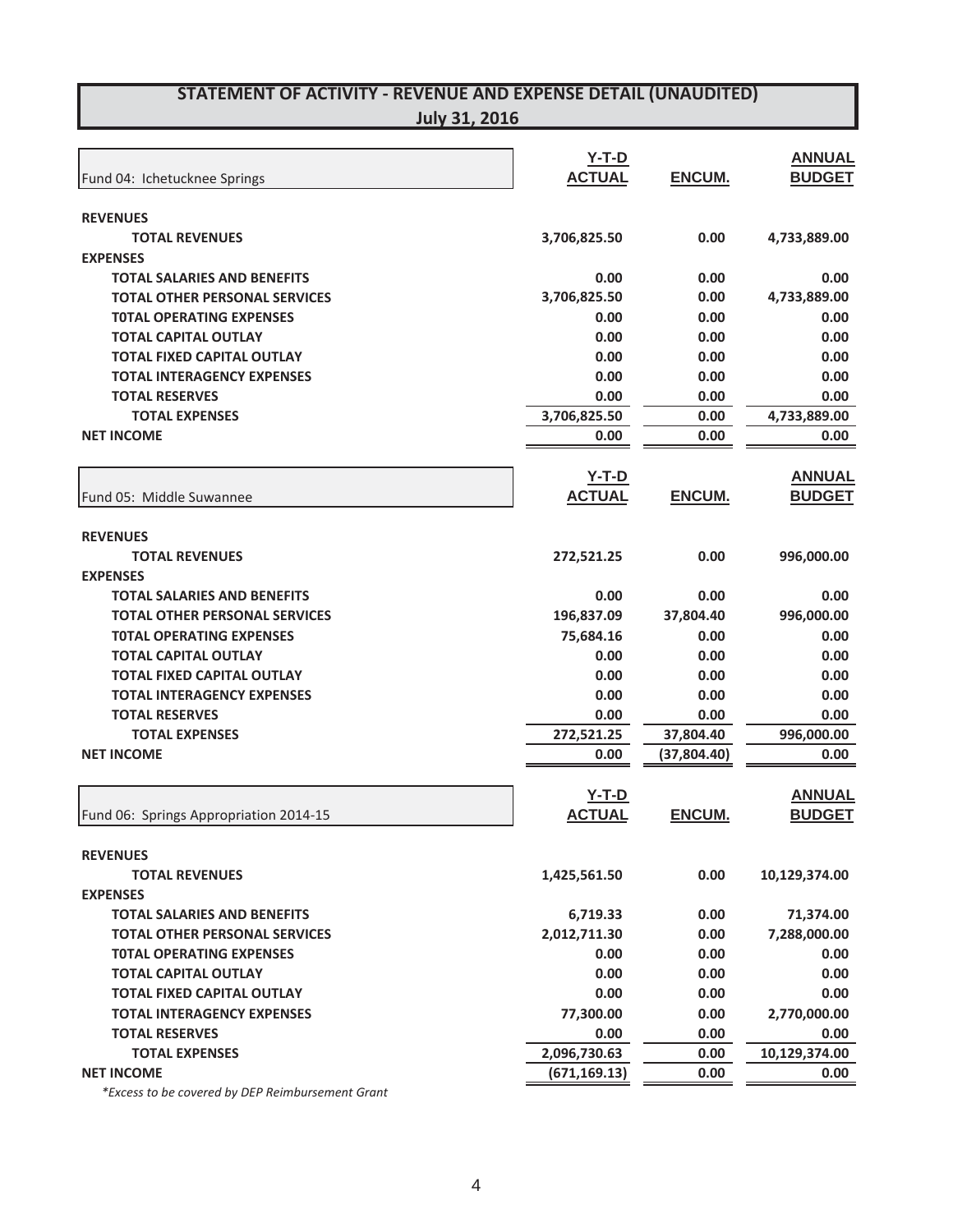| July 31, 2016 |
|---------------|
|---------------|

| Fund 07: Local Revenue                                                  | $Y-T-D$<br><b>ACTUAL</b> | ENCUM.        | <b>ANNUAL</b><br><b>BUDGET</b> |
|-------------------------------------------------------------------------|--------------------------|---------------|--------------------------------|
|                                                                         |                          |               |                                |
| <b>REVENUES</b>                                                         |                          |               |                                |
| <b>TOTAL REVENUES</b>                                                   | 105,600.00               | 0.00          | 105,600.00                     |
| <b>EXPENSES</b>                                                         |                          |               |                                |
| <b>TOTAL SALARIES AND BENEFITS</b>                                      | 0.00                     | 0.00          | 0.00                           |
| <b>TOTAL OTHER PERSONAL SERVICES</b><br><b>TOTAL OPERATING EXPENSES</b> | 0.00<br>0.00             | 0.00<br>0.00  | 0.00<br>0.00                   |
| <b>TOTAL CAPITAL OUTLAY</b>                                             | 0.00                     | 0.00          | 0.00                           |
| <b>TOTAL FIXED CAPITAL OUTLAY</b>                                       | 0.00                     | 0.00          | 0.00                           |
| <b>TOTAL INTERAGENCY EXPENSES</b>                                       | 105,600.00               | 0.00          | 105,600.00                     |
| <b>TOTAL RESERVES</b>                                                   | 0.00                     | 0.00          | 0.00                           |
| <b>TOTAL EXPENSES</b>                                                   | 105,600.00               | 0.00          | 105,600.00                     |
| <b>NET INCOME</b>                                                       | 0.00                     | 0.00          | 0.00                           |
|                                                                         |                          |               |                                |
|                                                                         | <b>Y-T-D</b>             |               | <b>ANNUAL</b>                  |
| Fund 08: WMLTF / Springs                                                | <b>ACTUAL</b>            | ENCUM.        | <b>BUDGET</b>                  |
| <b>REVENUES</b>                                                         |                          |               |                                |
| <b>TOTAL REVENUES</b>                                                   | 1,394,305.01             | 0.00          | 2,350,234.00                   |
| <b>EXPENSES</b>                                                         |                          |               |                                |
| <b>TOTAL SALARIES AND BENEFITS</b>                                      | 416,482.66               | 0.00          | 465,124.00                     |
| <b>TOTAL OTHER PERSONAL SERVICES</b>                                    | 545,211.44               | 987.50        | 1,333,375.00                   |
| <b>TOTAL OPERATING EXPENSES</b>                                         | 2,164.77                 | 0.00          | 20,600.00                      |
| <b>TOTAL CAPITAL OUTLAY</b>                                             | 0.00                     | 0.00          | 0.00                           |
| <b>TOTAL FIXED CAPITAL OUTLAY</b>                                       | 0.00                     | 0.00          | 0.00                           |
| <b>TOTAL INTERAGENCY EXPENSES</b>                                       | 280,842.24               | 0.00          | 531,135.00                     |
| <b>TOTAL RESERVES</b>                                                   | 0.00                     | 0.00          | 0.00                           |
| <b>TOTAL EXPENSES</b>                                                   | 1,244,701.11             | 987.50        | 2,350,234.00                   |
| <b>NET INCOME</b>                                                       | 149,603.90               | (987.50)      | 0.00                           |
|                                                                         |                          |               |                                |
|                                                                         | $Y-T-D$                  |               | <b>ANNUAL</b>                  |
| Fund 10: Florida Forever & P-2000                                       | <b>ACTUAL</b>            | <b>ENCUM.</b> | <b>BUDGET</b>                  |
| <b>REVENUES</b>                                                         |                          |               |                                |
| <b>TOTAL REVENUES</b>                                                   | 127,425.47               | 0.00          | 3,016,826.00                   |
| <b>EXPENSES</b>                                                         |                          |               |                                |
| <b>TOTAL SALARIES AND BENEFITS</b>                                      | 5,101.57                 | 0.00          | 41,826.00                      |
| <b>TOTAL OTHER PERSONAL SERVICES</b>                                    | 28,345.00                | 0.00          | 2,275,000.00                   |
| <b>TOTAL OPERATING EXPENSES</b>                                         | 0.00                     | 0.00          | 0.00                           |
| <b>TOTAL CAPITAL OUTLAY</b>                                             | 0.00                     | 0.00          | 0.00                           |
| <b>TOTAL FIXED CAPITAL OUTLAY</b>                                       | 0.00                     | 0.00          | 700,000.00                     |
| <b>TOTAL INTERAGENCY EXPENSES</b>                                       | 0.00                     | 0.00          | 0.00                           |
| <b>TOTAL RESERVES</b>                                                   | 0.00                     | 0.00          | 0.00                           |
| <b>TOTAL EXPENSES</b>                                                   | 33,446.57                | 0.00          | 3,016,826.00                   |
| <b>NET INCOME</b>                                                       | 93,978.90                | 0.00          | 0.00                           |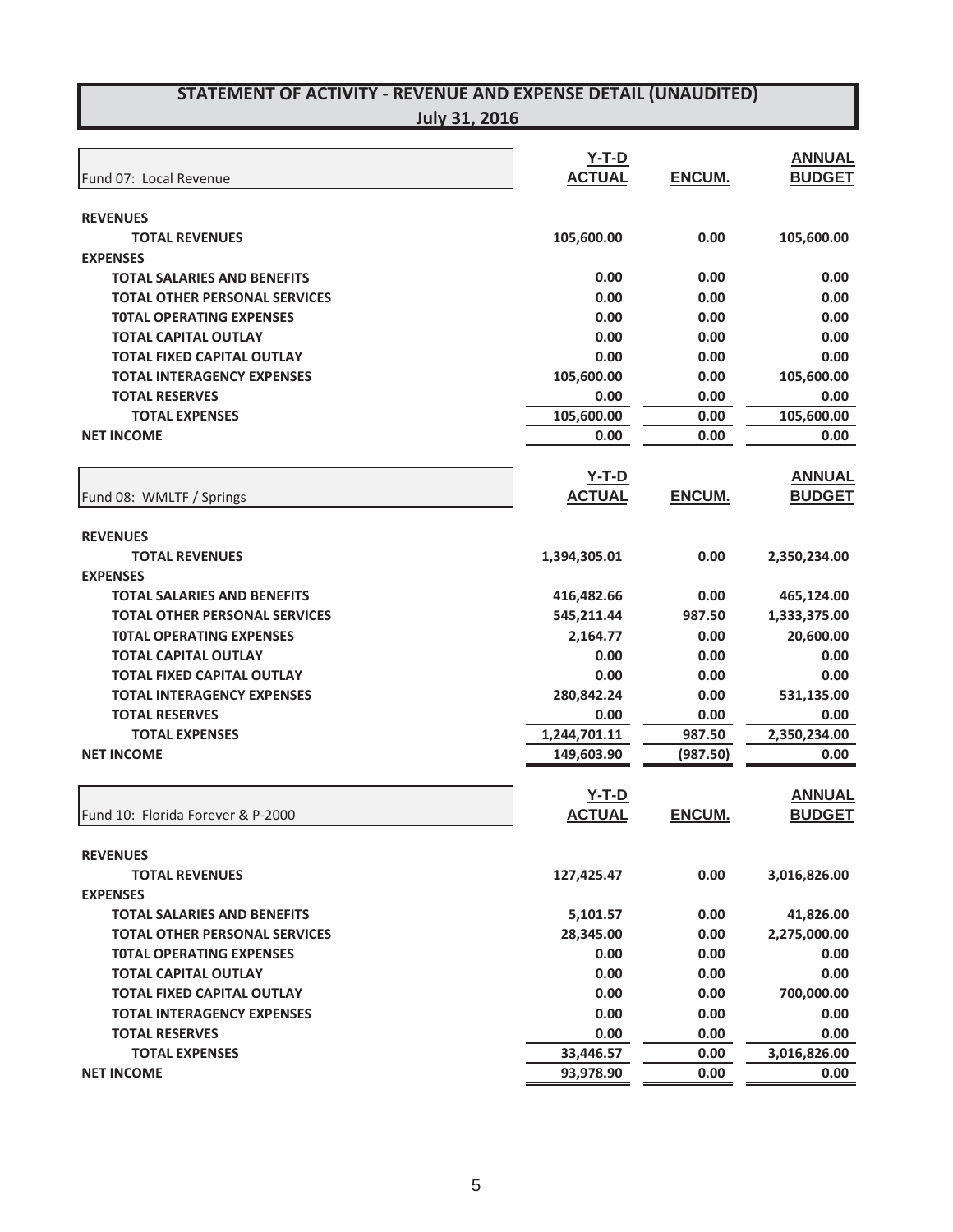| <b>REVENUES</b><br>336.00<br>5,000.00<br>0.00<br><b>TOTAL REVENUES</b><br><b>EXPENSES</b><br>0.00<br><b>TOTAL SALARIES AND BENEFITS</b><br>0.00<br>0.00<br>336.00<br><b>TOTAL OTHER PERSONAL SERVICES</b><br>0.00<br>5,000.00<br>0.00<br><b>TOTAL OPERATING EXPENSES</b><br>0.00<br>0.00<br>0.00<br><b>TOTAL CAPITAL OUTLAY</b><br>0.00<br>0.00<br><b>TOTAL FIXED CAPITAL OUTLAY</b><br>0.00<br>0.00<br>0.00<br><b>TOTAL INTERAGENCY EXPENSES</b><br>0.00<br>0.00<br>0.00<br><b>TOTAL RESERVES</b><br>0.00<br>0.00<br>0.00<br>336.00<br><b>TOTAL EXPENSES</b><br>0.00<br>5,000.00<br><b>NET INCOME</b><br>0.00<br>0.00<br>0.00<br><b>ANNUAL</b><br>$Y-T-D$<br><b>ACTUAL</b><br><b>ENCUM.</b><br><b>BUDGET</b><br>Fund 12: DOT ETDM<br><b>REVENUES</b><br>496.97<br>0.00<br>1,000.00<br><b>TOTAL REVENUES</b><br><b>EXPENSES</b><br>217.32<br><b>TOTAL SALARIES AND BENEFITS</b><br>0.00<br>1,000.00<br>0.00<br><b>TOTAL OTHER PERSONAL SERVICES</b><br>0.00<br>0.00<br>0.00<br><b>TOTAL OPERATING EXPENSES</b><br>0.00<br>0.00<br><b>TOTAL CAPITAL OUTLAY</b><br>0.00<br>0.00<br>0.00<br><b>TOTAL FIXED CAPITAL OUTLAY</b><br>0.00<br>0.00<br>0.00<br><b>TOTAL INTERAGENCY EXPENSES</b><br>0.00<br>0.00<br>0.00<br><b>TOTAL RESERVES</b><br>0.00<br>0.00<br>0.00<br>217.32<br>1,000.00<br><b>TOTAL EXPENSES</b><br>0.00<br><b>NET INCOME</b><br>279.65<br>0.00<br>0.00<br>$Y-T-D$<br><b>ANNUAL</b><br><b>ACTUAL</b><br><b>ENCUM.</b><br><b>BUDGET</b><br>Fund 13: WMLTF / Operations, Land Acquisition & Management<br><b>REVENUES</b><br><b>TOTAL REVENUES</b><br>1,381,155.27<br>0.00<br>2,396,357.00<br><b>EXPENSES</b><br><b>TOTAL SALARIES AND BENEFITS</b><br>460,658.13<br>0.00<br>728,648.00<br><b>TOTAL OTHER PERSONAL SERVICES</b><br>554,266.83<br>0.00<br>994,000.00<br><b>TOTAL OPERATING EXPENSES</b><br>336,923.23<br>423,209.00<br>3,464.40<br>0.00<br>15,000.00<br><b>TOTAL CAPITAL OUTLAY</b><br>0.00<br><b>TOTAL FIXED CAPITAL OUTLAY</b><br>0.00<br>0.00<br>0.00<br>20,754.00<br><b>TOTAL INTERAGENCY EXPENSES</b><br>0.00<br>235,500.00<br>0.00<br><b>TOTAL RESERVES</b><br>0.00<br>0.00<br>1,372,602.19<br>3,464.40<br>2,396,357.00<br><b>TOTAL EXPENSES</b><br><b>NET INCOME</b><br>8,553.08<br>(3,464.40)<br>0.00 | Fund 11: FEMA FY 2009 | $Y-T-D$<br><b>ACTUAL</b> | ENCUM. | <b>ANNUAL</b><br><b>BUDGET</b> |
|-------------------------------------------------------------------------------------------------------------------------------------------------------------------------------------------------------------------------------------------------------------------------------------------------------------------------------------------------------------------------------------------------------------------------------------------------------------------------------------------------------------------------------------------------------------------------------------------------------------------------------------------------------------------------------------------------------------------------------------------------------------------------------------------------------------------------------------------------------------------------------------------------------------------------------------------------------------------------------------------------------------------------------------------------------------------------------------------------------------------------------------------------------------------------------------------------------------------------------------------------------------------------------------------------------------------------------------------------------------------------------------------------------------------------------------------------------------------------------------------------------------------------------------------------------------------------------------------------------------------------------------------------------------------------------------------------------------------------------------------------------------------------------------------------------------------------------------------------------------------------------------------------------------------------------------------------------------------------------------------------------------------------------------------------------------------------------------------------------------------------------------------------------------------------------------------------------------------------------------------|-----------------------|--------------------------|--------|--------------------------------|
|                                                                                                                                                                                                                                                                                                                                                                                                                                                                                                                                                                                                                                                                                                                                                                                                                                                                                                                                                                                                                                                                                                                                                                                                                                                                                                                                                                                                                                                                                                                                                                                                                                                                                                                                                                                                                                                                                                                                                                                                                                                                                                                                                                                                                                           |                       |                          |        |                                |
|                                                                                                                                                                                                                                                                                                                                                                                                                                                                                                                                                                                                                                                                                                                                                                                                                                                                                                                                                                                                                                                                                                                                                                                                                                                                                                                                                                                                                                                                                                                                                                                                                                                                                                                                                                                                                                                                                                                                                                                                                                                                                                                                                                                                                                           |                       |                          |        |                                |
|                                                                                                                                                                                                                                                                                                                                                                                                                                                                                                                                                                                                                                                                                                                                                                                                                                                                                                                                                                                                                                                                                                                                                                                                                                                                                                                                                                                                                                                                                                                                                                                                                                                                                                                                                                                                                                                                                                                                                                                                                                                                                                                                                                                                                                           |                       |                          |        |                                |
|                                                                                                                                                                                                                                                                                                                                                                                                                                                                                                                                                                                                                                                                                                                                                                                                                                                                                                                                                                                                                                                                                                                                                                                                                                                                                                                                                                                                                                                                                                                                                                                                                                                                                                                                                                                                                                                                                                                                                                                                                                                                                                                                                                                                                                           |                       |                          |        |                                |
|                                                                                                                                                                                                                                                                                                                                                                                                                                                                                                                                                                                                                                                                                                                                                                                                                                                                                                                                                                                                                                                                                                                                                                                                                                                                                                                                                                                                                                                                                                                                                                                                                                                                                                                                                                                                                                                                                                                                                                                                                                                                                                                                                                                                                                           |                       |                          |        |                                |
|                                                                                                                                                                                                                                                                                                                                                                                                                                                                                                                                                                                                                                                                                                                                                                                                                                                                                                                                                                                                                                                                                                                                                                                                                                                                                                                                                                                                                                                                                                                                                                                                                                                                                                                                                                                                                                                                                                                                                                                                                                                                                                                                                                                                                                           |                       |                          |        |                                |
|                                                                                                                                                                                                                                                                                                                                                                                                                                                                                                                                                                                                                                                                                                                                                                                                                                                                                                                                                                                                                                                                                                                                                                                                                                                                                                                                                                                                                                                                                                                                                                                                                                                                                                                                                                                                                                                                                                                                                                                                                                                                                                                                                                                                                                           |                       |                          |        |                                |
|                                                                                                                                                                                                                                                                                                                                                                                                                                                                                                                                                                                                                                                                                                                                                                                                                                                                                                                                                                                                                                                                                                                                                                                                                                                                                                                                                                                                                                                                                                                                                                                                                                                                                                                                                                                                                                                                                                                                                                                                                                                                                                                                                                                                                                           |                       |                          |        |                                |
|                                                                                                                                                                                                                                                                                                                                                                                                                                                                                                                                                                                                                                                                                                                                                                                                                                                                                                                                                                                                                                                                                                                                                                                                                                                                                                                                                                                                                                                                                                                                                                                                                                                                                                                                                                                                                                                                                                                                                                                                                                                                                                                                                                                                                                           |                       |                          |        |                                |
|                                                                                                                                                                                                                                                                                                                                                                                                                                                                                                                                                                                                                                                                                                                                                                                                                                                                                                                                                                                                                                                                                                                                                                                                                                                                                                                                                                                                                                                                                                                                                                                                                                                                                                                                                                                                                                                                                                                                                                                                                                                                                                                                                                                                                                           |                       |                          |        |                                |
|                                                                                                                                                                                                                                                                                                                                                                                                                                                                                                                                                                                                                                                                                                                                                                                                                                                                                                                                                                                                                                                                                                                                                                                                                                                                                                                                                                                                                                                                                                                                                                                                                                                                                                                                                                                                                                                                                                                                                                                                                                                                                                                                                                                                                                           |                       |                          |        |                                |
|                                                                                                                                                                                                                                                                                                                                                                                                                                                                                                                                                                                                                                                                                                                                                                                                                                                                                                                                                                                                                                                                                                                                                                                                                                                                                                                                                                                                                                                                                                                                                                                                                                                                                                                                                                                                                                                                                                                                                                                                                                                                                                                                                                                                                                           |                       |                          |        |                                |
|                                                                                                                                                                                                                                                                                                                                                                                                                                                                                                                                                                                                                                                                                                                                                                                                                                                                                                                                                                                                                                                                                                                                                                                                                                                                                                                                                                                                                                                                                                                                                                                                                                                                                                                                                                                                                                                                                                                                                                                                                                                                                                                                                                                                                                           |                       |                          |        |                                |
|                                                                                                                                                                                                                                                                                                                                                                                                                                                                                                                                                                                                                                                                                                                                                                                                                                                                                                                                                                                                                                                                                                                                                                                                                                                                                                                                                                                                                                                                                                                                                                                                                                                                                                                                                                                                                                                                                                                                                                                                                                                                                                                                                                                                                                           |                       |                          |        |                                |
|                                                                                                                                                                                                                                                                                                                                                                                                                                                                                                                                                                                                                                                                                                                                                                                                                                                                                                                                                                                                                                                                                                                                                                                                                                                                                                                                                                                                                                                                                                                                                                                                                                                                                                                                                                                                                                                                                                                                                                                                                                                                                                                                                                                                                                           |                       |                          |        |                                |
|                                                                                                                                                                                                                                                                                                                                                                                                                                                                                                                                                                                                                                                                                                                                                                                                                                                                                                                                                                                                                                                                                                                                                                                                                                                                                                                                                                                                                                                                                                                                                                                                                                                                                                                                                                                                                                                                                                                                                                                                                                                                                                                                                                                                                                           |                       |                          |        |                                |
|                                                                                                                                                                                                                                                                                                                                                                                                                                                                                                                                                                                                                                                                                                                                                                                                                                                                                                                                                                                                                                                                                                                                                                                                                                                                                                                                                                                                                                                                                                                                                                                                                                                                                                                                                                                                                                                                                                                                                                                                                                                                                                                                                                                                                                           |                       |                          |        |                                |
|                                                                                                                                                                                                                                                                                                                                                                                                                                                                                                                                                                                                                                                                                                                                                                                                                                                                                                                                                                                                                                                                                                                                                                                                                                                                                                                                                                                                                                                                                                                                                                                                                                                                                                                                                                                                                                                                                                                                                                                                                                                                                                                                                                                                                                           |                       |                          |        |                                |
|                                                                                                                                                                                                                                                                                                                                                                                                                                                                                                                                                                                                                                                                                                                                                                                                                                                                                                                                                                                                                                                                                                                                                                                                                                                                                                                                                                                                                                                                                                                                                                                                                                                                                                                                                                                                                                                                                                                                                                                                                                                                                                                                                                                                                                           |                       |                          |        |                                |
|                                                                                                                                                                                                                                                                                                                                                                                                                                                                                                                                                                                                                                                                                                                                                                                                                                                                                                                                                                                                                                                                                                                                                                                                                                                                                                                                                                                                                                                                                                                                                                                                                                                                                                                                                                                                                                                                                                                                                                                                                                                                                                                                                                                                                                           |                       |                          |        |                                |
|                                                                                                                                                                                                                                                                                                                                                                                                                                                                                                                                                                                                                                                                                                                                                                                                                                                                                                                                                                                                                                                                                                                                                                                                                                                                                                                                                                                                                                                                                                                                                                                                                                                                                                                                                                                                                                                                                                                                                                                                                                                                                                                                                                                                                                           |                       |                          |        |                                |
|                                                                                                                                                                                                                                                                                                                                                                                                                                                                                                                                                                                                                                                                                                                                                                                                                                                                                                                                                                                                                                                                                                                                                                                                                                                                                                                                                                                                                                                                                                                                                                                                                                                                                                                                                                                                                                                                                                                                                                                                                                                                                                                                                                                                                                           |                       |                          |        |                                |
|                                                                                                                                                                                                                                                                                                                                                                                                                                                                                                                                                                                                                                                                                                                                                                                                                                                                                                                                                                                                                                                                                                                                                                                                                                                                                                                                                                                                                                                                                                                                                                                                                                                                                                                                                                                                                                                                                                                                                                                                                                                                                                                                                                                                                                           |                       |                          |        |                                |
|                                                                                                                                                                                                                                                                                                                                                                                                                                                                                                                                                                                                                                                                                                                                                                                                                                                                                                                                                                                                                                                                                                                                                                                                                                                                                                                                                                                                                                                                                                                                                                                                                                                                                                                                                                                                                                                                                                                                                                                                                                                                                                                                                                                                                                           |                       |                          |        |                                |
|                                                                                                                                                                                                                                                                                                                                                                                                                                                                                                                                                                                                                                                                                                                                                                                                                                                                                                                                                                                                                                                                                                                                                                                                                                                                                                                                                                                                                                                                                                                                                                                                                                                                                                                                                                                                                                                                                                                                                                                                                                                                                                                                                                                                                                           |                       |                          |        |                                |
|                                                                                                                                                                                                                                                                                                                                                                                                                                                                                                                                                                                                                                                                                                                                                                                                                                                                                                                                                                                                                                                                                                                                                                                                                                                                                                                                                                                                                                                                                                                                                                                                                                                                                                                                                                                                                                                                                                                                                                                                                                                                                                                                                                                                                                           |                       |                          |        |                                |
|                                                                                                                                                                                                                                                                                                                                                                                                                                                                                                                                                                                                                                                                                                                                                                                                                                                                                                                                                                                                                                                                                                                                                                                                                                                                                                                                                                                                                                                                                                                                                                                                                                                                                                                                                                                                                                                                                                                                                                                                                                                                                                                                                                                                                                           |                       |                          |        |                                |
|                                                                                                                                                                                                                                                                                                                                                                                                                                                                                                                                                                                                                                                                                                                                                                                                                                                                                                                                                                                                                                                                                                                                                                                                                                                                                                                                                                                                                                                                                                                                                                                                                                                                                                                                                                                                                                                                                                                                                                                                                                                                                                                                                                                                                                           |                       |                          |        |                                |
|                                                                                                                                                                                                                                                                                                                                                                                                                                                                                                                                                                                                                                                                                                                                                                                                                                                                                                                                                                                                                                                                                                                                                                                                                                                                                                                                                                                                                                                                                                                                                                                                                                                                                                                                                                                                                                                                                                                                                                                                                                                                                                                                                                                                                                           |                       |                          |        |                                |
|                                                                                                                                                                                                                                                                                                                                                                                                                                                                                                                                                                                                                                                                                                                                                                                                                                                                                                                                                                                                                                                                                                                                                                                                                                                                                                                                                                                                                                                                                                                                                                                                                                                                                                                                                                                                                                                                                                                                                                                                                                                                                                                                                                                                                                           |                       |                          |        |                                |
|                                                                                                                                                                                                                                                                                                                                                                                                                                                                                                                                                                                                                                                                                                                                                                                                                                                                                                                                                                                                                                                                                                                                                                                                                                                                                                                                                                                                                                                                                                                                                                                                                                                                                                                                                                                                                                                                                                                                                                                                                                                                                                                                                                                                                                           |                       |                          |        |                                |
|                                                                                                                                                                                                                                                                                                                                                                                                                                                                                                                                                                                                                                                                                                                                                                                                                                                                                                                                                                                                                                                                                                                                                                                                                                                                                                                                                                                                                                                                                                                                                                                                                                                                                                                                                                                                                                                                                                                                                                                                                                                                                                                                                                                                                                           |                       |                          |        |                                |
|                                                                                                                                                                                                                                                                                                                                                                                                                                                                                                                                                                                                                                                                                                                                                                                                                                                                                                                                                                                                                                                                                                                                                                                                                                                                                                                                                                                                                                                                                                                                                                                                                                                                                                                                                                                                                                                                                                                                                                                                                                                                                                                                                                                                                                           |                       |                          |        |                                |
|                                                                                                                                                                                                                                                                                                                                                                                                                                                                                                                                                                                                                                                                                                                                                                                                                                                                                                                                                                                                                                                                                                                                                                                                                                                                                                                                                                                                                                                                                                                                                                                                                                                                                                                                                                                                                                                                                                                                                                                                                                                                                                                                                                                                                                           |                       |                          |        |                                |
|                                                                                                                                                                                                                                                                                                                                                                                                                                                                                                                                                                                                                                                                                                                                                                                                                                                                                                                                                                                                                                                                                                                                                                                                                                                                                                                                                                                                                                                                                                                                                                                                                                                                                                                                                                                                                                                                                                                                                                                                                                                                                                                                                                                                                                           |                       |                          |        |                                |
|                                                                                                                                                                                                                                                                                                                                                                                                                                                                                                                                                                                                                                                                                                                                                                                                                                                                                                                                                                                                                                                                                                                                                                                                                                                                                                                                                                                                                                                                                                                                                                                                                                                                                                                                                                                                                                                                                                                                                                                                                                                                                                                                                                                                                                           |                       |                          |        |                                |
|                                                                                                                                                                                                                                                                                                                                                                                                                                                                                                                                                                                                                                                                                                                                                                                                                                                                                                                                                                                                                                                                                                                                                                                                                                                                                                                                                                                                                                                                                                                                                                                                                                                                                                                                                                                                                                                                                                                                                                                                                                                                                                                                                                                                                                           |                       |                          |        |                                |
|                                                                                                                                                                                                                                                                                                                                                                                                                                                                                                                                                                                                                                                                                                                                                                                                                                                                                                                                                                                                                                                                                                                                                                                                                                                                                                                                                                                                                                                                                                                                                                                                                                                                                                                                                                                                                                                                                                                                                                                                                                                                                                                                                                                                                                           |                       |                          |        |                                |
|                                                                                                                                                                                                                                                                                                                                                                                                                                                                                                                                                                                                                                                                                                                                                                                                                                                                                                                                                                                                                                                                                                                                                                                                                                                                                                                                                                                                                                                                                                                                                                                                                                                                                                                                                                                                                                                                                                                                                                                                                                                                                                                                                                                                                                           |                       |                          |        |                                |
|                                                                                                                                                                                                                                                                                                                                                                                                                                                                                                                                                                                                                                                                                                                                                                                                                                                                                                                                                                                                                                                                                                                                                                                                                                                                                                                                                                                                                                                                                                                                                                                                                                                                                                                                                                                                                                                                                                                                                                                                                                                                                                                                                                                                                                           |                       |                          |        |                                |
|                                                                                                                                                                                                                                                                                                                                                                                                                                                                                                                                                                                                                                                                                                                                                                                                                                                                                                                                                                                                                                                                                                                                                                                                                                                                                                                                                                                                                                                                                                                                                                                                                                                                                                                                                                                                                                                                                                                                                                                                                                                                                                                                                                                                                                           |                       |                          |        |                                |
|                                                                                                                                                                                                                                                                                                                                                                                                                                                                                                                                                                                                                                                                                                                                                                                                                                                                                                                                                                                                                                                                                                                                                                                                                                                                                                                                                                                                                                                                                                                                                                                                                                                                                                                                                                                                                                                                                                                                                                                                                                                                                                                                                                                                                                           |                       |                          |        |                                |
|                                                                                                                                                                                                                                                                                                                                                                                                                                                                                                                                                                                                                                                                                                                                                                                                                                                                                                                                                                                                                                                                                                                                                                                                                                                                                                                                                                                                                                                                                                                                                                                                                                                                                                                                                                                                                                                                                                                                                                                                                                                                                                                                                                                                                                           |                       |                          |        |                                |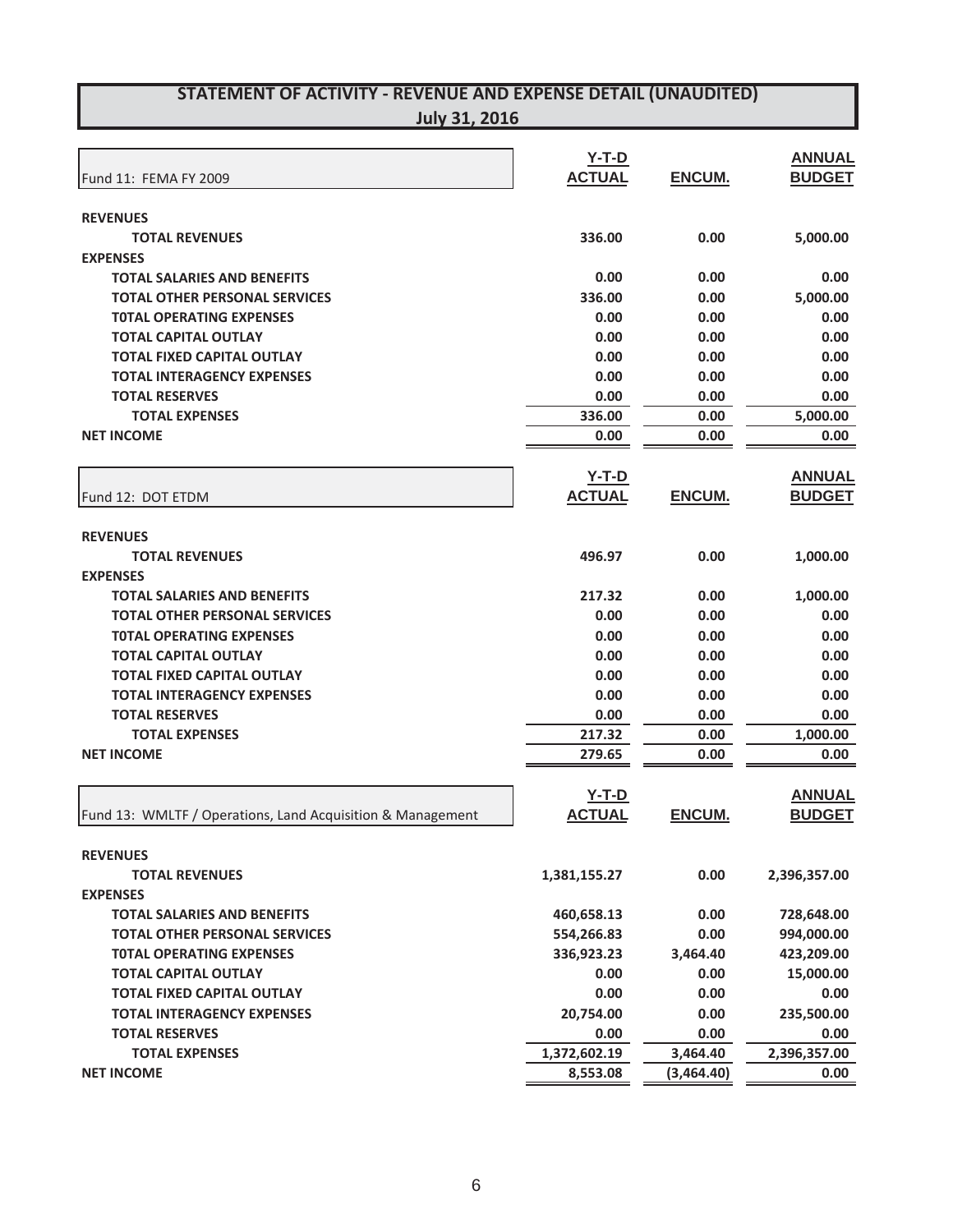| <b>July 31, 2016</b> |  |
|----------------------|--|
|                      |  |

|                                                         | $Y-T-D$       |               | <b>ANNUAL</b> |
|---------------------------------------------------------|---------------|---------------|---------------|
| Fund 15: ERP & Wetlands                                 | <b>ACTUAL</b> | <b>ENCUM.</b> | <b>BUDGET</b> |
|                                                         |               |               |               |
| <b>REVENUES</b><br><b>TOTAL REVENUES</b>                | 517,237.80    | 0.00          | 766,656.00    |
| <b>EXPENSES</b>                                         |               |               |               |
| <b>TOTAL SALARIES AND BENEFITS</b>                      | 519,284.27    | 0.00          | 564,906.00    |
| <b>TOTAL OTHER PERSONAL SERVICES</b>                    | 50,623.62     | 0.00          | 58,000.00     |
| <b>TOTAL OPERATING EXPENSES</b>                         | 10,656.80     | 0.00          | 49,000.00     |
| <b>TOTAL CAPITAL OUTLAY</b>                             | 74,993.00     | 0.00          | 75,750.00     |
| <b>TOTAL FIXED CAPITAL OUTLAY</b>                       | 0.00          | 0.00          | 0.00          |
| <b>TOTAL INTERAGENCY EXPENSES</b>                       | 18,000.00     | 0.00          | 19,000.00     |
| <b>TOTAL RESERVES</b>                                   | 0.00          | 0.00          | 0.00          |
| <b>TOTAL EXPENSES</b>                                   | 673,557.69    | 0.00          | 766,656.00    |
| <b>NET INCOME</b>                                       | (156, 319.89) | 0.00          | 0.00          |
| *Excess to be covered by General Fund District Revenues |               |               |               |
|                                                         | <u>Y-T-D</u>  |               | <b>ANNUAL</b> |
| Fund 16: Water Well Permitting                          | <b>ACTUAL</b> | <b>ENCUM.</b> | <b>BUDGET</b> |
|                                                         |               |               |               |
| <b>REVENUES</b>                                         |               |               |               |
| <b>TOTAL REVENUES</b>                                   | 59,528.74     | 0.00          | 132,402.00    |
| <b>EXPENSES</b>                                         |               |               |               |
| <b>TOTAL SALARIES AND BENEFITS</b>                      | 76,459.32     | 0.00          | 113,402.00    |
| <b>TOTAL OTHER PERSONAL SERVICES</b>                    | 0.00          | 0.00          | 14,500.00     |
| <b>TOTAL OPERATING EXPENSES</b>                         | 955.66        | 0.00          | 4,500.00      |
| <b>TOTAL CAPITAL OUTLAY</b>                             | 0.00          | 0.00          | 0.00          |
| <b>TOTAL FIXED CAPITAL OUTLAY</b>                       | 0.00          | 0.00          | 0.00          |
| <b>TOTAL INTERAGENCY EXPENSES</b>                       | 0.00          | 0.00          | 0.00          |
| <b>TOTAL RESERVES</b>                                   | 0.00          | 0.00          | 0.00          |
| <b>TOTAL EXPENSES</b>                                   | 77,414.98     | 0.00          | 132,402.00    |
| <b>NET INCOME</b>                                       | (17,886.24)   | 0.00          | 0.00          |
| *Excess to be covered by General Fund District Revenues |               |               |               |
|                                                         | <u>Y-T-D</u>  |               | <b>ANNUAL</b> |
| Fund 17: Water Use Permitting                           | <b>ACTUAL</b> | <b>ENCUM.</b> | <b>BUDGET</b> |
| <b>REVENUES</b>                                         |               |               |               |
| <b>TOTAL REVENUES</b>                                   |               | 0.00          |               |
| <b>EXPENSES</b>                                         | 51,250.00     |               | 342,558.00    |
| <b>TOTAL SALARIES AND BENEFITS</b>                      | 170,789.89    | 0.00          | 297,808.00    |
| <b>TOTAL OTHER PERSONAL SERVICES</b>                    | 1,082.25      | 0.00          | 25,500.00     |
| <b>TOTAL OPERATING EXPENSES</b>                         | 5,608.85      | 0.00          | 19,250.00     |
| <b>TOTAL CAPITAL OUTLAY</b>                             | 0.00          | 0.00          | 0.00          |
| <b>TOTAL FIXED CAPITAL OUTLAY</b>                       | 0.00          | 0.00          | 0.00          |
| <b>TOTAL INTERAGENCY EXPENSES</b>                       | 0.00          | 0.00          | 0.00          |
| <b>TOTAL RESERVES</b>                                   | 0.00          | 0.00          | 0.00          |
| <b>TOTAL EXPENSES</b>                                   | 177,480.99    | 0.00          | 342,558.00    |
| <b>NET INCOME</b>                                       | (126, 230.99) | 0.00          | 0.00          |
|                                                         |               |               |               |

*\*Excess to be covered by General Fund District Revenues*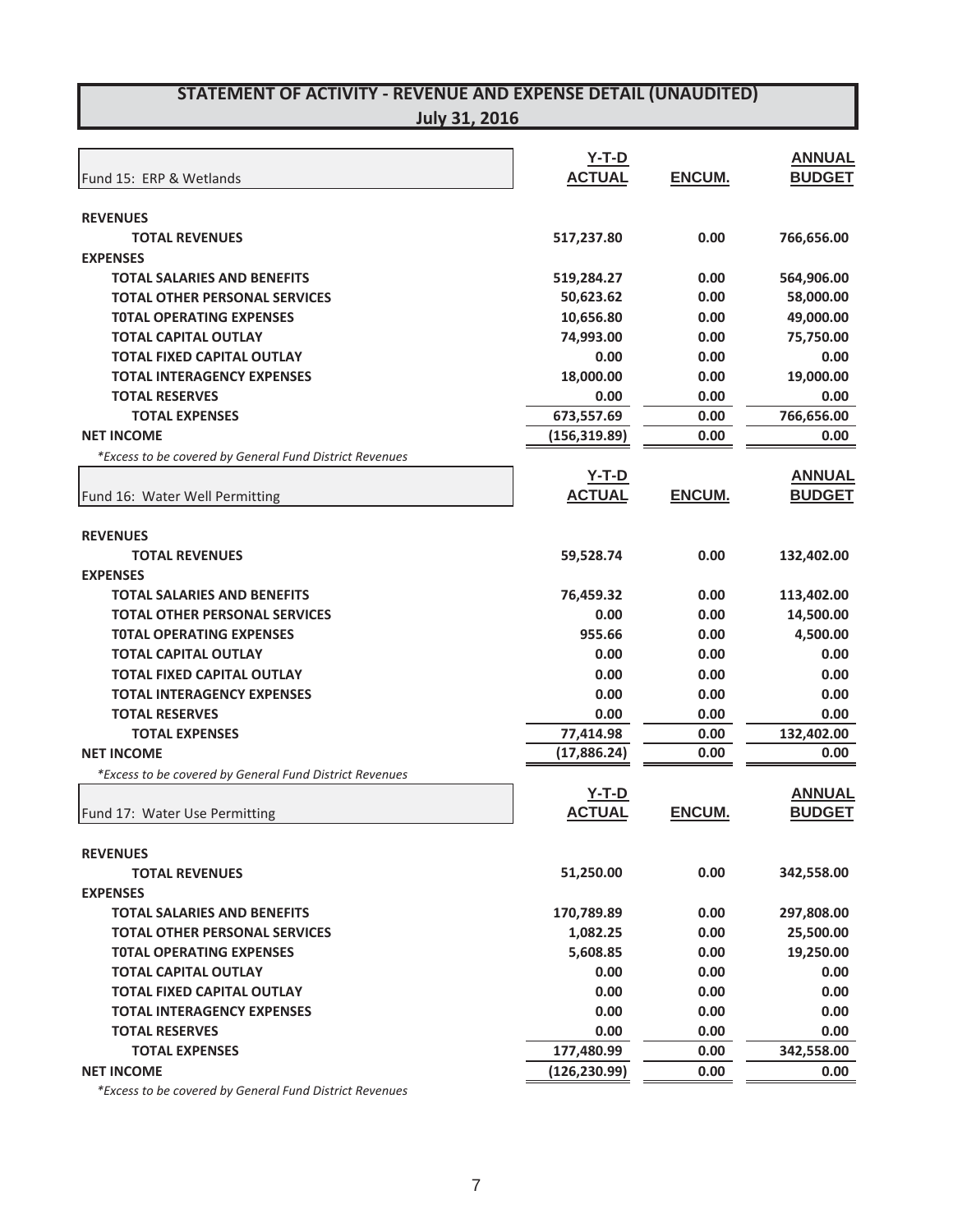| JUIV 31. ZUJ |  |
|--------------|--|
|              |  |

|                                      | <b>Y-T-D</b>  |               | <b>ANNUAL</b> |
|--------------------------------------|---------------|---------------|---------------|
| Fund 19: DOT Mitigation              | <b>ACTUAL</b> | ENCUM.        | <b>BUDGET</b> |
| <b>REVENUES</b>                      |               |               |               |
| <b>TOTAL REVENUES</b>                | 3,966,027.22  | 0.00          | 4,070,998.00  |
| <b>EXPENSES</b>                      |               |               |               |
| <b>TOTAL SALARIES AND BENEFITS</b>   | 12,666.02     | 0.00          | 20,998.00     |
| <b>TOTAL OTHER PERSONAL SERVICES</b> | 363,309.62    | 0.00          | 1,702,033.00  |
| <b>TOTAL OPERATING EXPENSES</b>      | 44.00         | 0.00          | 0.00          |
| <b>TOTAL CAPITAL OUTLAY</b>          | 0.00          | 0.00          | 0.00          |
| <b>TOTAL FIXED CAPITAL OUTLAY</b>    | 2,519,167.00  | 0.00          | 2,347,967.00  |
| <b>TOTAL INTERAGENCY EXPENSES</b>    | 0.00          | 0.00          | 0.00          |
| <b>TOTAL RESERVES</b>                | 0.00          | 0.00          | 0.00          |
| <b>TOTAL EXPENSES</b>                | 2,895,186.64  | 0.00          | 4,070,998.00  |
| <b>NET INCOME</b>                    | 1,070,840.58  | 0.00          | 0.00          |
|                                      | <b>Y-T-D</b>  |               | <b>ANNUAL</b> |
| Fund 29: SRP                         | <b>ACTUAL</b> | ENCUM.        | <b>BUDGET</b> |
| <b>REVENUES</b>                      |               |               |               |
| <b>TOTAL REVENUES</b>                | 45,108.63     | 0.00          | 175,000.00    |
| <b>EXPENSES</b>                      |               |               |               |
| <b>TOTAL SALARIES AND BENEFITS</b>   | 0.00          | 0.00          | 0.00          |
| <b>TOTAL OTHER PERSONAL SERVICES</b> | 0.00          | 0.00          | 0.00          |
| <b>TOTAL OPERATING EXPENSES</b>      | 0.00          | 0.00          | 0.00          |
| <b>TOTAL CAPITAL OUTLAY</b>          | 0.00          | 0.00          | 0.00          |
| <b>TOTAL FIXED CAPITAL OUTLAY</b>    | 0.00          | 0.00          | 0.00          |
| <b>TOTAL INTERAGENCY EXPENSES</b>    | 39,270.59     | 0.00          | 175,000.00    |
| <b>TOTAL RESERVES</b>                | 0.00          | 0.00          | 0.00          |
| <b>TOTAL EXPENSES</b>                | 39,270.59     | 0.00          | 175,000.00    |
| <b>NET INCOME</b>                    | 5,838.04      | 0.00          | 0.00          |
|                                      | <b>Y-T-D</b>  |               | <b>ANNUAL</b> |
| Fund 33: PCS Mitigation              | <b>ACTUAL</b> | <b>ENCUM.</b> | <b>BUDGET</b> |
| <b>REVENUES</b>                      |               |               |               |
| <b>TOTAL REVENUES</b>                | 1,297.78      | 0.00          | 0.00          |
| <b>EXPENSES</b>                      |               |               |               |
| <b>TOTAL SALARIES AND BENEFITS</b>   | 0.00          | 0.00          | 0.00          |
| <b>TOTAL OTHER PERSONAL SERVICES</b> | 0.00          | 0.00          | 0.00          |
| <b>TOTAL OPERATING EXPENSES</b>      | 0.00          | 0.00          | 0.00          |
| <b>TOTAL CAPITAL OUTLAY</b>          | 0.00          | 0.00          | 0.00          |
| <b>TOTAL FIXED CAPITAL OUTLAY</b>    | 0.00          | 0.00          | 0.00          |
| <b>TOTAL INTERAGENCY EXPENSES</b>    | 0.00          | 0.00          | 0.00          |
| <b>TOTAL RESERVES</b>                | 0.00          | 0.00          | 0.00          |
| <b>TOTAL EXPENSES</b>                | 0.00          | 0.00          | 0.00          |
| <b>NET INCOME</b>                    | 1,297.78      | 0.00          | 0.00          |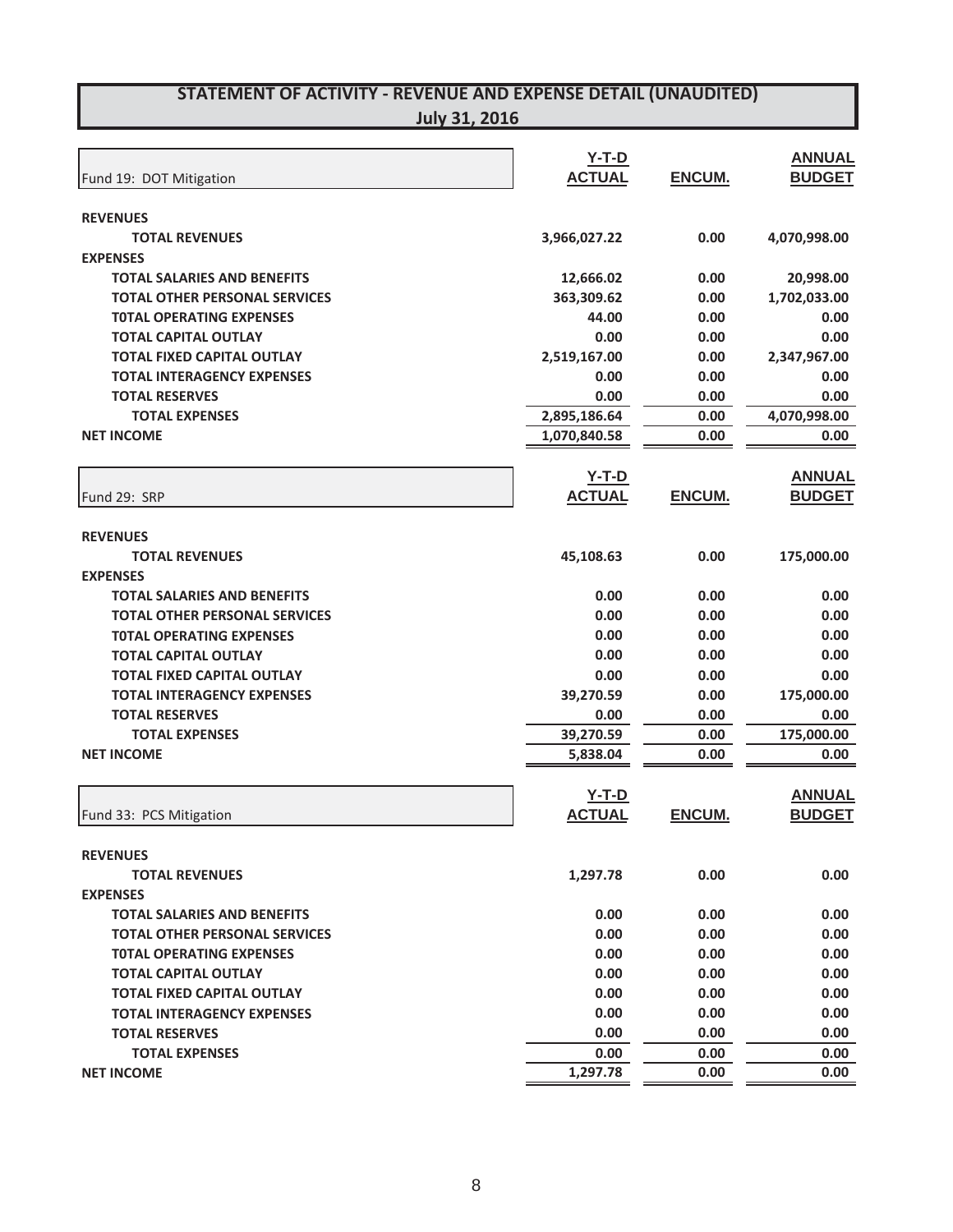| <b>July 31, 2016</b> |
|----------------------|
|----------------------|

|                                                                            | $Y-T-D$       |               | <b>ANNUAL</b> |
|----------------------------------------------------------------------------|---------------|---------------|---------------|
| Fund 45: FEMA FY 2010                                                      | <b>ACTUAL</b> | ENCUM.        | <b>BUDGET</b> |
|                                                                            |               |               |               |
| <b>REVENUES</b>                                                            |               | 0.00          |               |
| <b>TOTAL REVENUES</b>                                                      | 15,150.00     |               | 5,000.00      |
| <b>EXPENSES</b>                                                            |               |               |               |
| <b>TOTAL SALARIES AND BENEFITS</b><br><b>TOTAL OTHER PERSONAL SERVICES</b> | 0.00          | 0.00          | 0.00          |
|                                                                            | 15,150.00     | 0.00          | 5,000.00      |
| <b>TOTAL OPERATING EXPENSES</b>                                            | 0.00          | 0.00          | 0.00          |
| <b>TOTAL CAPITAL OUTLAY</b>                                                | 0.00          | 0.00          | 0.00          |
| <b>TOTAL FIXED CAPITAL OUTLAY</b>                                          | 0.00          | 0.00          | 0.00          |
| <b>TOTAL INTERAGENCY EXPENSES</b>                                          | 0.00          | 0.00          | 0.00          |
| <b>TOTAL RESERVES</b>                                                      | 0.00          | 0.00          | 0.00          |
| <b>TOTAL EXPENSES</b>                                                      | 15,150.00     | 0.00          | 5,000.00      |
| <b>NET INCOME</b>                                                          | 0.00          | 0.00          | 0.00          |
|                                                                            | $Y-T-D$       |               | <b>ANNUAL</b> |
|                                                                            | <b>ACTUAL</b> | ENCUM.        | <b>BUDGET</b> |
| Fund 48: FEMA FY 2011                                                      |               |               |               |
| <b>REVENUES</b>                                                            |               |               |               |
| <b>TOTAL REVENUES</b>                                                      | 152,180.00    | 0.00          | 250,000.00    |
| <b>EXPENSES</b>                                                            |               |               |               |
| <b>TOTAL SALARIES AND BENEFITS</b>                                         | 0.00          | 0.00          | 0.00          |
| <b>TOTAL OTHER PERSONAL SERVICES</b>                                       | 152,180.00    | 0.00          | 250,000.00    |
| <b>TOTAL OPERATING EXPENSES</b>                                            | 0.00          | 0.00          | 0.00          |
| <b>TOTAL CAPITAL OUTLAY</b>                                                | 0.00          | 0.00          | 0.00          |
| <b>TOTAL FIXED CAPITAL OUTLAY</b>                                          | 0.00          | 0.00          | 0.00          |
| <b>TOTAL INTERAGENCY EXPENSES</b>                                          | 0.00          | 0.00          | 0.00          |
| <b>TOTAL RESERVES</b>                                                      | 0.00          | 0.00          | 0.00          |
| <b>TOTAL EXPENSES</b>                                                      | 152,180.00    | 0.00          | 250,000.00    |
| <b>NET INCOME</b>                                                          | 0.00          | 0.00          | 0.00          |
|                                                                            |               |               |               |
|                                                                            | $Y-T-D$       |               | <b>ANNUAL</b> |
| Fund 51: District Ag Cost Share                                            | <b>ACTUAL</b> | <b>ENCUM.</b> | <b>BUDGET</b> |
|                                                                            |               |               |               |
| <b>REVENUES</b>                                                            |               |               |               |
| <b>TOTAL REVENUES</b>                                                      | 1,313,777.82  | 0.00          | 1,340,000.00  |
| <b>EXPENSES</b>                                                            |               |               |               |
| <b>TOTAL SALARIES AND BENEFITS</b>                                         | 0.00          | 0.00          | 0.00          |
| <b>TOTAL OTHER PERSONAL SERVICES</b>                                       | 28,025.27     | 0.00          | 1,300,000.00  |
| <b>TOTAL OPERATING EXPENSES</b>                                            | 0.00          | 0.00          | 0.00          |
| <b>TOTAL CAPITAL OUTLAY</b>                                                | 0.00          | 0.00          | 0.00          |
| <b>TOTAL FIXED CAPITAL OUTLAY</b>                                          | 0.00          | 0.00          | 0.00          |
| <b>TOTAL INTERAGENCY EXPENSES</b>                                          | 0.00          | 0.00          | 40,000.00     |
| <b>TOTAL RESERVES</b>                                                      | 0.00          | 0.00          | 0.00          |
| <b>TOTAL EXPENSES</b>                                                      | 28,025.27     | 0.00          | 1,340,000.00  |
| <b>NET INCOME</b>                                                          | 1,285,752.55  | 0.00          | 0.00          |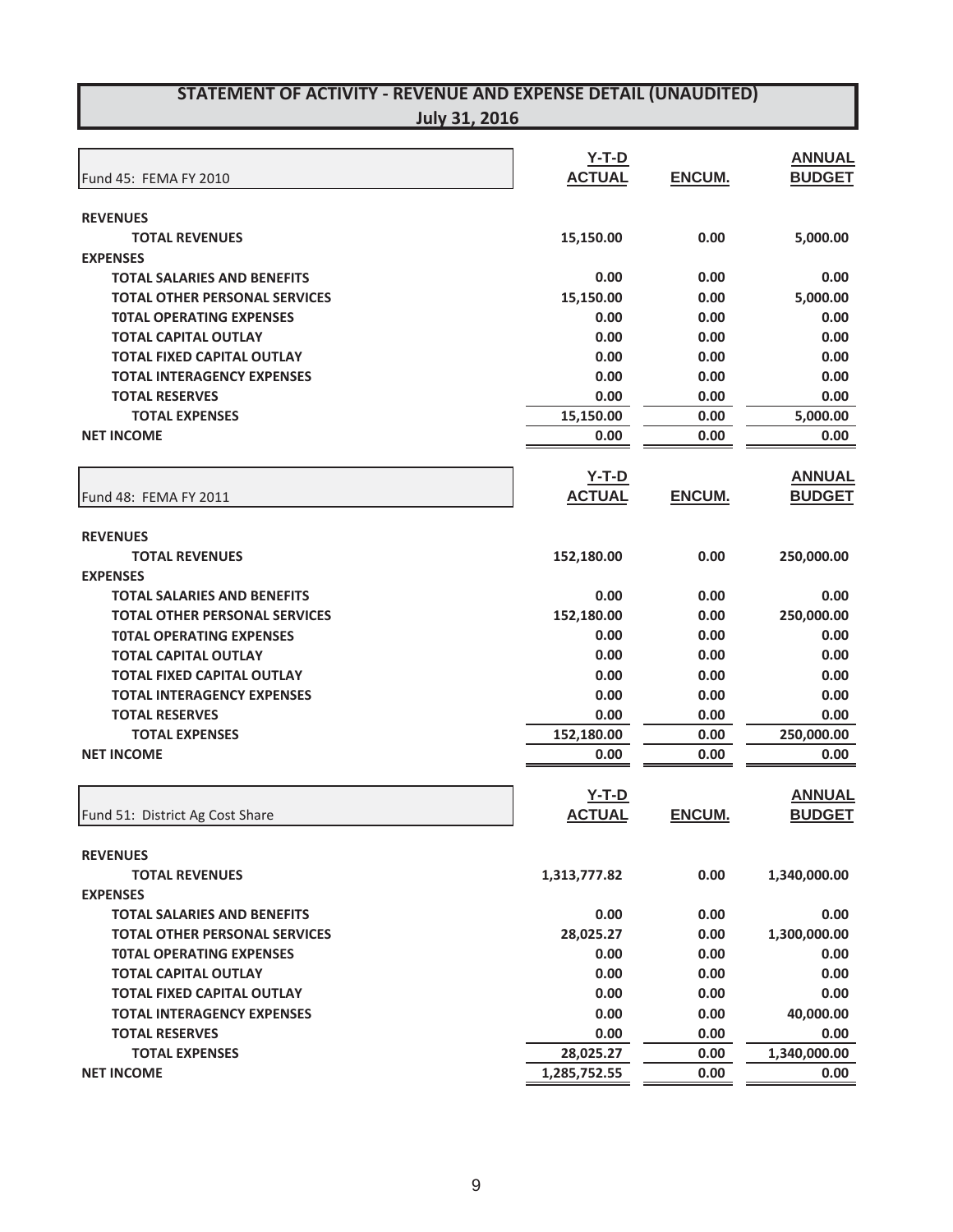| <b>July 31, 2016</b> |
|----------------------|
|----------------------|

| Fund 52: DACS                        | $Y-T-D$<br><b>ACTUAL</b> | ENCUM.        | <b>ANNUAL</b><br><b>BUDGET</b> |
|--------------------------------------|--------------------------|---------------|--------------------------------|
|                                      |                          |               |                                |
| <b>REVENUES</b>                      |                          |               |                                |
| <b>TOTAL REVENUES</b>                | 0.00                     | 0.00          | 250,000.00                     |
| <b>EXPENSES</b>                      |                          |               |                                |
| <b>TOTAL SALARIES AND BENEFITS</b>   | 0.00                     | 0.00          | 0.00                           |
| <b>TOTAL OTHER PERSONAL SERVICES</b> | 0.00                     | 0.00          | 250,000.00                     |
| <b>TOTAL OPERATING EXPENSES</b>      | 0.00                     | 0.00          | 0.00                           |
| <b>TOTAL CAPITAL OUTLAY</b>          | 0.00                     | 0.00          | 0.00                           |
| <b>TOTAL FIXED CAPITAL OUTLAY</b>    | 0.00                     | 0.00          | 0.00                           |
| <b>TOTAL INTERAGENCY EXPENSES</b>    | 0.00                     | 0.00          | 0.00                           |
| <b>TOTAL RESERVES</b>                | 0.00                     | 0.00          | 0.00                           |
| <b>TOTAL EXPENSES</b>                | 0.00                     | 0.00          | 250,000.00                     |
| <b>NET INCOME</b>                    | 0.00                     | 0.00          | 0.00                           |
|                                      | $Y-T-D$                  |               | <b>ANNUAL</b>                  |
| Fund 53: District River Cost Share   | <b>ACTUAL</b>            | ENCUM.        | <b>BUDGET</b>                  |
|                                      |                          |               |                                |
| <b>REVENUES</b>                      |                          |               |                                |
| <b>TOTAL REVENUES</b>                | 2,024,990.99             | 0.00          | 2,007,500.00                   |
| <b>EXPENSES</b>                      |                          |               |                                |
| <b>TOTAL SALARIES AND BENEFITS</b>   | 0.00                     | 0.00          | 0.00                           |
| <b>TOTAL OTHER PERSONAL SERVICES</b> | 15,951.64                | 0.00          | 0.00                           |
| <b>TOTAL OPERATING EXPENSES</b>      | 14.99                    | 0.00          | 0.00                           |
| <b>TOTAL CAPITAL OUTLAY</b>          | 0.00                     | 0.00          | 0.00                           |
| <b>TOTAL FIXED CAPITAL OUTLAY</b>    | 0.00                     | 0.00          | 0.00                           |
| <b>TOTAL INTERAGENCY EXPENSES</b>    | 628,056.23               | 0.00          | 2,007,500.00                   |
| <b>TOTAL RESERVES</b>                | 0.00                     | 0.00          | 0.00                           |
| <b>TOTAL EXPENSES</b>                | 644,022.86               | 0.00          | 2,007,500.00                   |
| <b>NET INCOME</b>                    | 1,380,968.13             | 0.00          | 0.00                           |
|                                      | $Y-T-D$                  |               | <b>ANNUAL</b>                  |
|                                      | <b>ACTUAL</b>            | <b>ENCUM.</b> | <b>BUDGET</b>                  |
| Fund 54: FEMA FY 2012                |                          |               |                                |
| <b>REVENUES</b>                      |                          |               |                                |
| <b>TOTAL REVENUES</b>                | 437,391.35               | 0.00          | 150,000.00                     |
| <b>EXPENSES</b>                      |                          |               |                                |
| <b>TOTAL SALARIES AND BENEFITS</b>   | 0.00                     | 0.00          | 0.00                           |
| <b>TOTAL OTHER PERSONAL SERVICES</b> | 437,391.35               | 0.00          | 150,000.00                     |
| <b>TOTAL OPERATING EXPENSES</b>      | 0.00                     | 0.00          | 0.00                           |
| <b>TOTAL CAPITAL OUTLAY</b>          | 0.00                     | 0.00          | 0.00                           |
| <b>TOTAL FIXED CAPITAL OUTLAY</b>    | 0.00                     | 0.00          | 0.00                           |
| <b>TOTAL INTERAGENCY EXPENSES</b>    | 0.00                     | 0.00          | 0.00                           |
| <b>TOTAL RESERVES</b>                | 0.00                     | 0.00          | 0.00                           |
| <b>TOTAL EXPENSES</b>                | 437,391.35               | 0.00          | 150,000.00                     |
| <b>NET INCOME</b>                    | 0.00                     | 0.00          | 0.00                           |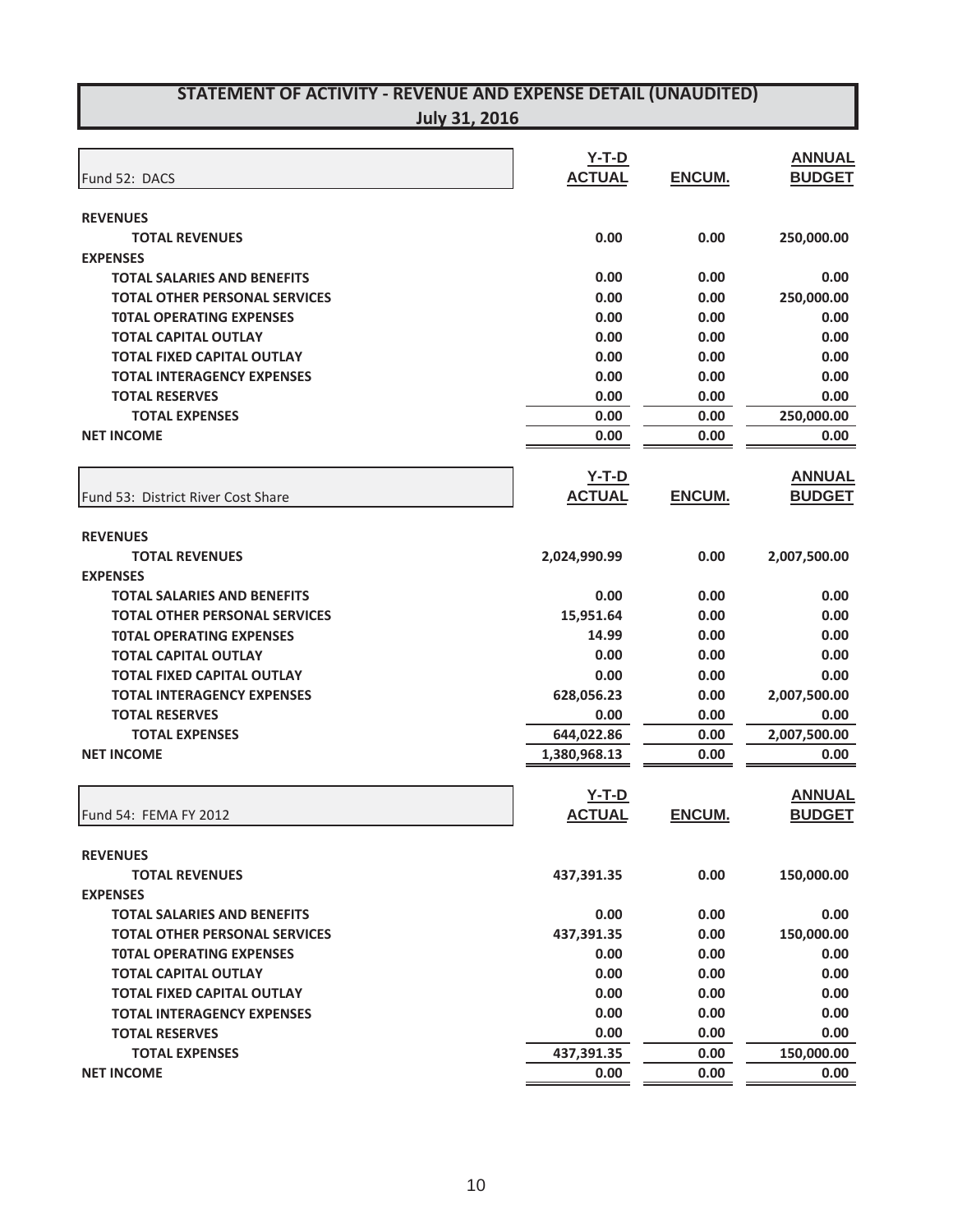| Fund 55: FEMA FY 2013                | $Y-T-D$<br><b>ACTUAL</b> | <b>ENCUM.</b> | <b>ANNUAL</b><br><b>BUDGET</b> |
|--------------------------------------|--------------------------|---------------|--------------------------------|
| <b>REVENUES</b>                      |                          |               |                                |
| <b>TOTAL REVENUES</b>                | 82,073.50                | 0.00          | 150,000.00                     |
| <b>EXPENSES</b>                      |                          |               |                                |
| <b>TOTAL SALARIES AND BENEFITS</b>   | 0.00                     | 0.00          | 0.00                           |
| <b>TOTAL OTHER PERSONAL SERVICES</b> | 82,073.50                | 0.00          | 150,000.00                     |
| <b>TOTAL OPERATING EXPENSES</b>      | 0.00                     | 0.00          | 0.00                           |
| <b>TOTAL CAPITAL OUTLAY</b>          | 0.00                     | 0.00          | 0.00                           |
| <b>TOTAL FIXED CAPITAL OUTLAY</b>    | 0.00                     | 0.00          | 0.00                           |
| <b>TOTAL INTERAGENCY EXPENSES</b>    | 0.00                     | 0.00          | 0.00                           |
| <b>TOTAL RESERVES</b>                | 0.00                     | 0.00          | 0.00                           |
| <b>TOTAL EXPENSES</b>                | 82,073.50                | 0.00          | 150,000.00                     |
| <b>NET INCOME</b>                    | 0.00                     | 0.00          | 0.00                           |
|                                      |                          |               |                                |
|                                      | $Y-T-D$                  |               | <b>ANNUAL</b>                  |
| Fund 56: FEMA Grants                 | <b>ACTUAL</b>            | <b>ENCUM.</b> | <b>BUDGET</b>                  |
| <b>REVENUES</b>                      |                          |               |                                |
| <b>TOTAL REVENUES</b>                | 0.00                     | 0.00          | 450,000.00                     |
| <b>EXPENSES</b>                      |                          |               |                                |
| <b>TOTAL SALARIES AND BENEFITS</b>   | 0.00                     | 0.00          | 0.00                           |
| <b>TOTAL OTHER PERSONAL SERVICES</b> | 0.00                     | 0.00          | 450,000.00                     |
| <b>TOTAL OPERATING EXPENSES</b>      | 0.00                     | 0.00          | 0.00                           |
| <b>TOTAL CAPITAL OUTLAY</b>          | 0.00                     | 0.00          | 0.00                           |
| <b>TOTAL FIXED CAPITAL OUTLAY</b>    | 0.00                     | 0.00          | 0.00                           |
| <b>TOTAL INTERAGENCY EXPENSES</b>    | 0.00                     | 0.00          | 0.00                           |
| <b>TOTAL RESERVES</b>                | 0.00                     | 0.00          | 0.00                           |
| <b>TOTAL EXPENSES</b>                | 0.00                     | 0.00          | 450,000.00                     |
| <b>NET INCOME</b>                    | 0.00                     | 0.00          | 0.00                           |